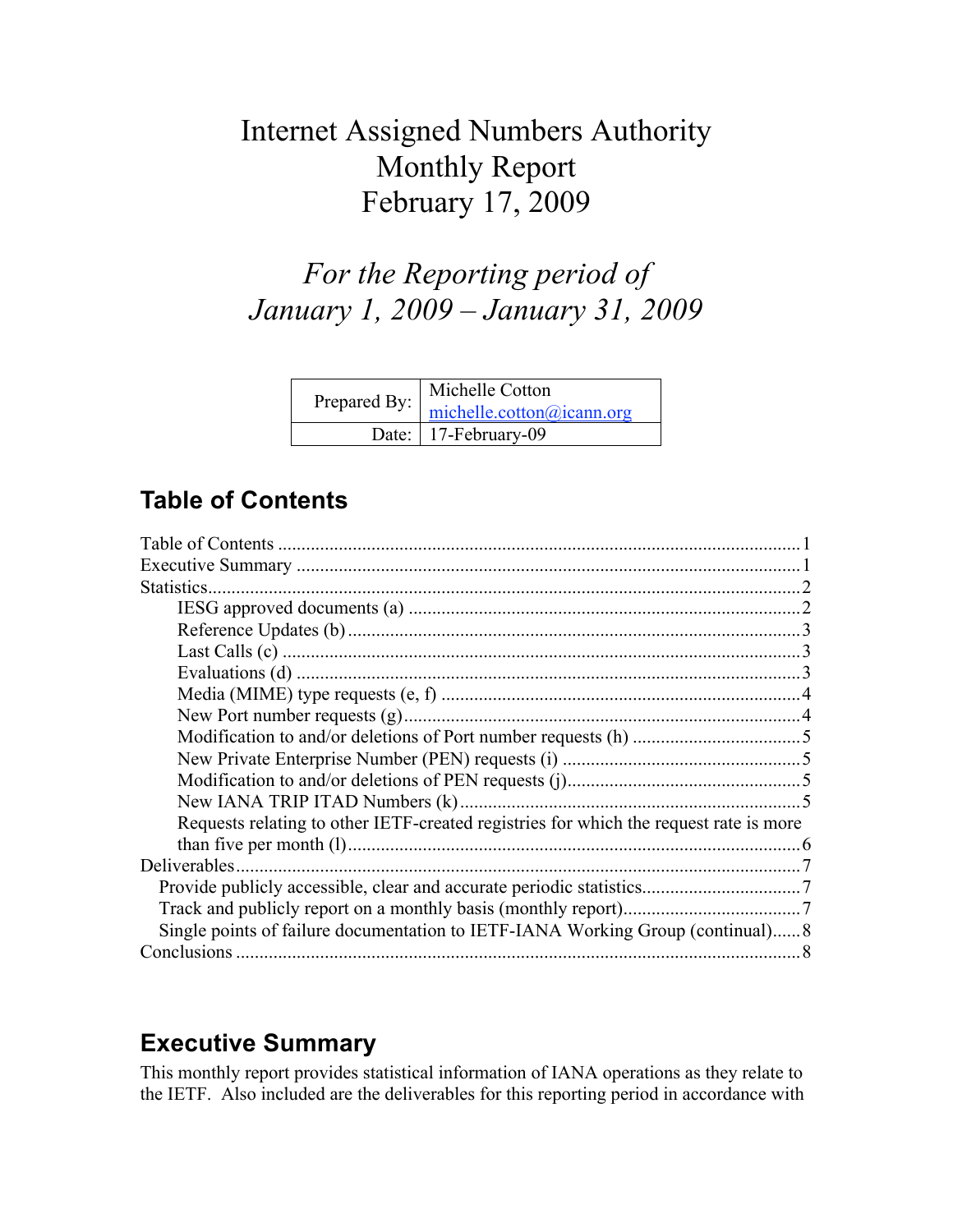the SLA between ICANN and the IAOC with the effective date 1 January 2009 (currently awaiting approval and signature).

# **Statistics**

As outlined in the IETF–IANA SLA, IANA is tasked with collecting and reporting on IETF-related statistics.

Below you will find the list of statistics as requested by the SLA, a description of what queue's statistics are being provided to fulfill that deliverable and an analysis of the data for each queue. The actual charts representing the data can be found at http://www.iana.org/reporting-and-stats/index.html.

This month's statistics were generated through running scripts against a ticketing system log database. The charts were generated using java program using Jfreechart library.

The following types of charts have been defined for each queue for the reporting year 2009:

- Month to month comparison histogram of requests created/closed/open
- Month to month comparison histogram of age groups of closed tickets
- This month's absolute age of closed requests
- Month to month comparison histogram of age groups of open tickets
- This month's absolute age and current state of open requests
- Month to month comparison of mean, median and standard deviation for processing times of closed tickets
- Histogram for cumulative IETF requests for created/closed/resolved at the end of the reporting period and the year to date.

# **IESG approved documents (a)**

*Requests in the "drafts-approval" queue begin at the time IANA receives a notification of an approval or intent to publish a document and end when the RFC-Editor has acknowledged receipt of the notification of completed actions by IANA*

#### DRAFTS-APPROVAL QUEUE

IANA completed a total of 31 requests for the month of January (7 of which were NO IC). 87% of the total requests (including documents with NO IC) were completed within the goal of 14 IANA days or less. Four documents had between 16 and 31 IANA processing days. Most all of the increased IANA time was due to large amounts of registry creations and questions regarding the format of those new registries. There was some delay in working on the actions upon receipt due to the influx of document actions the previous month.

As of the last day of January, there were 9 requests open. One request remains on hold and is waiting for another document before the actions can be performed. Two of the 8 remaining documents being processed (not on hold) have total IANA days of more than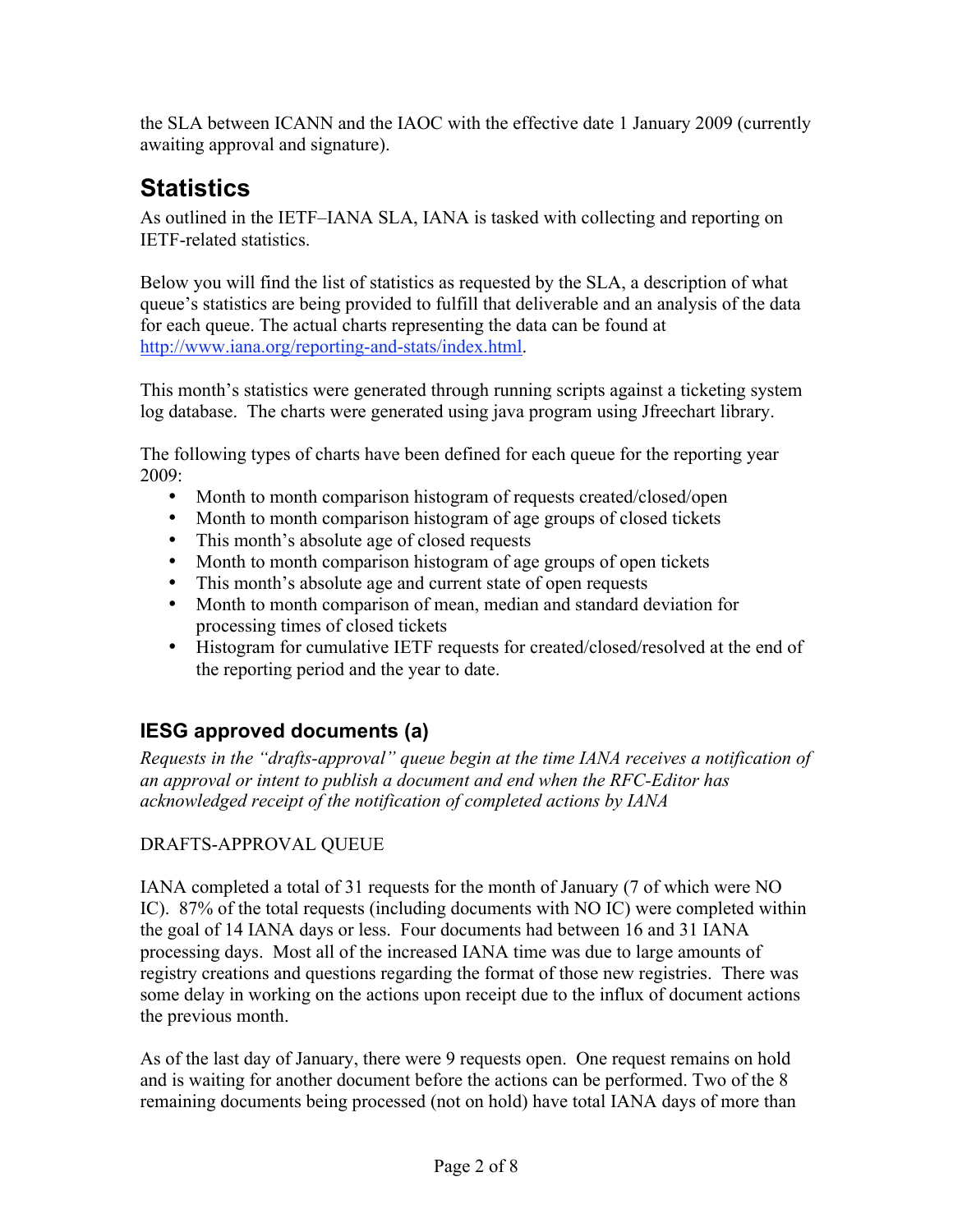14 as of the end of the month. These 2 documents had formatting issues that needed to be discussed with the authors to make sure the format would convert to XML easily. The other 6 requests were being processed as normal.

## **Reference Updates (b)**

*The requests in the "drafts-update-refs" queue begins at the time the RFC-Editor notifies IANA of the RFC number assigned to a document that had actions performed by IANA and ends with IANA updating all references to the document in IANA registries.*

#### DRAFTS-UPDATE-REFS QUEUE

IANA completed a total of 5 requests for the month of January. 100% of the requests were completed within the 7 IANA day goal range. The highest total processing days for these requests was 29 days as the IANA was waiting on the RFC-Editor for instructions before updating the references due to some last minute changes in Authors 48 hours. As of the end of the month, there were no open requests.

### **Last Calls (c)**

*Requests begin at the time IANA receives a notification of Last Call from the IESG and ends with IANA submitting official comments to the IESG. Each request in the statistics represents a separate/individual Last Call, even if the Last Call is being repeated.*

#### DRAFTS-LASTCALL QUEUE

A total of 19 requests were completed for the month of January. 84% of the requests were completed within their time goals (breakdown below). Of the 3 requests that did not meet the processing goal times as outlined in the SLA, 2 requests were completed for the Last Call due date. For the remaining request, the comments were submitted 7 days late due to a holiday closure. Although the comments were late they were in time for discussion of the document on the telechat.

| <b>Last Call Time Frame</b> | <b>Total Requests</b> | <b>Completed on time</b> |
|-----------------------------|-----------------------|--------------------------|
| 2 weeks                     |                       |                          |
| 3 weeks                     |                       |                          |
| 4 weeks                     |                       |                          |

As of the end of the month there were11 open requests. All of the open requests were still within the goal times and were following normal processing.

## **Evaluations (d)**

*Requests begin at the time IANA receives a notification of Evaluation from the IESG and ends with IANA submitting official comments to the IESG. Each request in the statistics represents a separate/individual Evaluation, even if the Evaluation is being repeated.*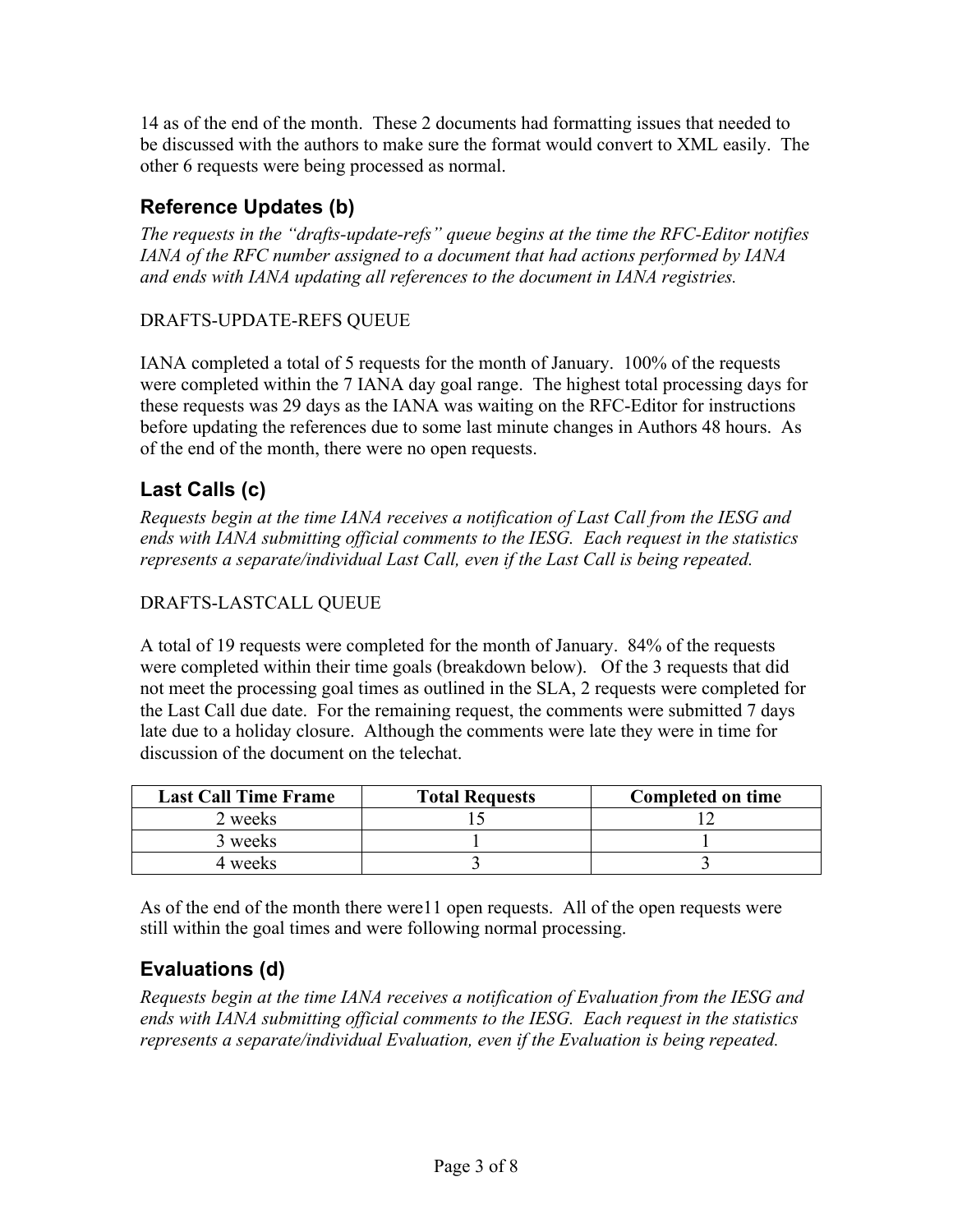#### DRAFTS-EVALUATION QUEUE

A total of 31 requests were completed in the month of January. 77% of the requests had IANA days of 7 or less. The IANA days do not include the time that the document is waiting for Last Call to finish. There were 4 requests that had totals of 8-11 IANA days. The remaining 3 requests had IANA days of 20-24 days. These delays were partly due to some staffing issues and an influx in some of the IETF related queues the previous month and the holiday closure. As of the last day of the month there were no open requests.

## **Media (MIME) type requests (e, f)**

*IANA receives requests for registration of new Media types. Also received, but rarely, are modification and deletion requests for Media types. All of these are processed in the "iana-mime" queue. These requests begin with the receipt of an application for (or modification/deletion of a Media type and end with the request being resolved with a successful registration, removal or modification. In some cases the requests are closed due to withdrawal of the request by the requester or via administrative closure, typically due to lack of response from the requester. We understand that MIME Media types are currently referred to as just "Media Types". The queue "iana-mime" however, was named prior to this change.*

#### IANA-MIME QUEUE

A total of 10 requests were closed in the month of January. 80% of the requests had IANA days of 14 or less. Two requests had IANA processing times of 25 days due to internal staff delays. There was only 1 request that had a large number of expert review time, which was 28 days. All others had quick expert turn around.

At the end of the month, there were a total of 30 open requests. All requests were still under the IANA processing goals of 14 days and under. Seventeen of those requests were waiting on the expert to review the request. Thirteen requests were waiting on the requester for a response. There were 15 requests that had high numbers of expert days. A more careful analysis is being completed to determine if the requests included multiple back and forth communications adding to the total expert time or if it was unresponsiveness.

## **New Port number requests (g)**

*IANA receives requests for assignment of new user port numbers. These requests are processed in the "iana-ports" queue. Port requests begin with the receipt of an application for a user port number and end with the request being resolved with a successful registration, withdrawn by the requester, or administratively closed.*

#### IANA-PORTS QUEUE

There were a total of 16 requests closed in the month of January. 100% of those requests were processed with an IANA time within the14-day goal. There was 1 request with a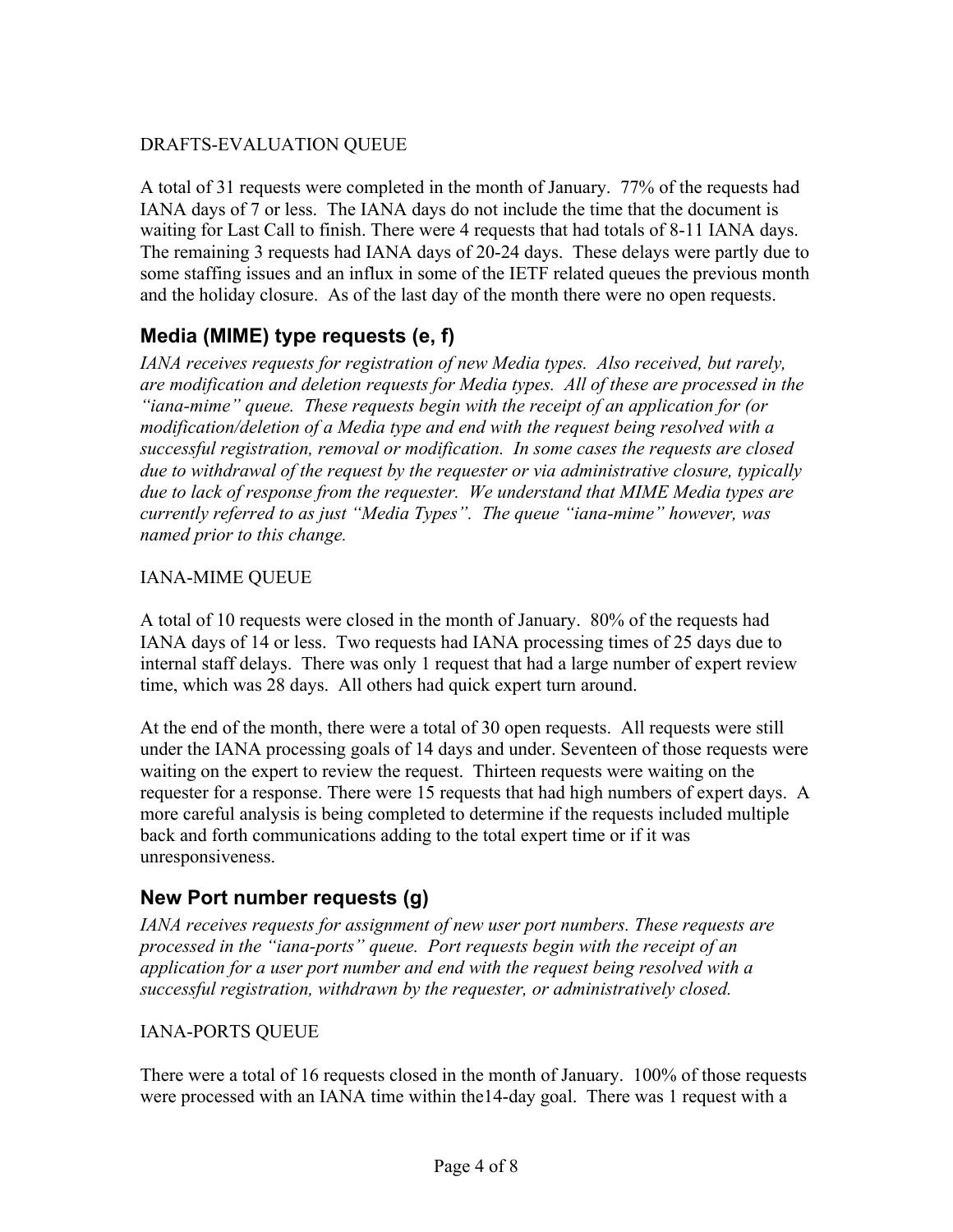total processing time of 101 days. Most of the time was with the expert. Eight of the 16 requests appear to have a significant time with the expert. A more careful analysis is being completed to determine if the requests included multiple back and forth communications adding to the total expert time or if it was unresponsiveness.

As of the end of the month there were 27 requests that were open. All of these requests had IANA days of 8 or less and all but 2 were waiting on the expert or requester. Many of the open requests were waiting on either the expert or requester. The experts appear to have significant number of processing days. A general analysis will be completed for all expert review queues on response times.

### **Modification to and/or deletions of Port number requests (h)**

#### PORT-MODIFICATION QUEUE

*IANA receives requests for modification of existing port numbers. Also received, but are rare, are deletion requests. Both of these are processed in the "port-modifications" queue. These requests begin with the receipt of a modification (or deletion) request and end with the request being resolved with a successful modification (or removal) or closed due to withdrawal or administrative closure.*

During this reporting period, there were a total of 4 closed requests. 100% of these requests were completed within the goal processing time of 7 IANA days or less. The total days for all these requests was not more than 36 days.

At the end of January, there were 2 requests open at the end of the month. Both requests had IANA days of 2 or less and were waiting for a response from the requester.

## **New Private Enterprise Number (PEN) requests (i)**

All PEN (Private Enterprise Numbers) type requests are processed in an automated program that does not go through IANA's ticketing system. The tool includes new, modification and deletion requests. The tool does not yet produce statistics similar to what is available for the other protocol parameter queues. Raw data shows that 196 new PENs were assigned in January 2009.

## **Modification to and/or deletions of PEN requests (j)**

Modifications and/or deletions of PENs occur in a separate tool in which the statistics production is not yet available. More information can be found above in the "New Private Enterprise Number (PEN) requests" section. Raw data shows that 19 existing PENs were modified in January 2009.

## **New IANA TRIP ITAD Numbers (k)**

*IANA receives requests for assignment of new TRIP ITAD numbers. These requests are processed in the "iana-trip" queue. Requests begin with the receipt of an application for*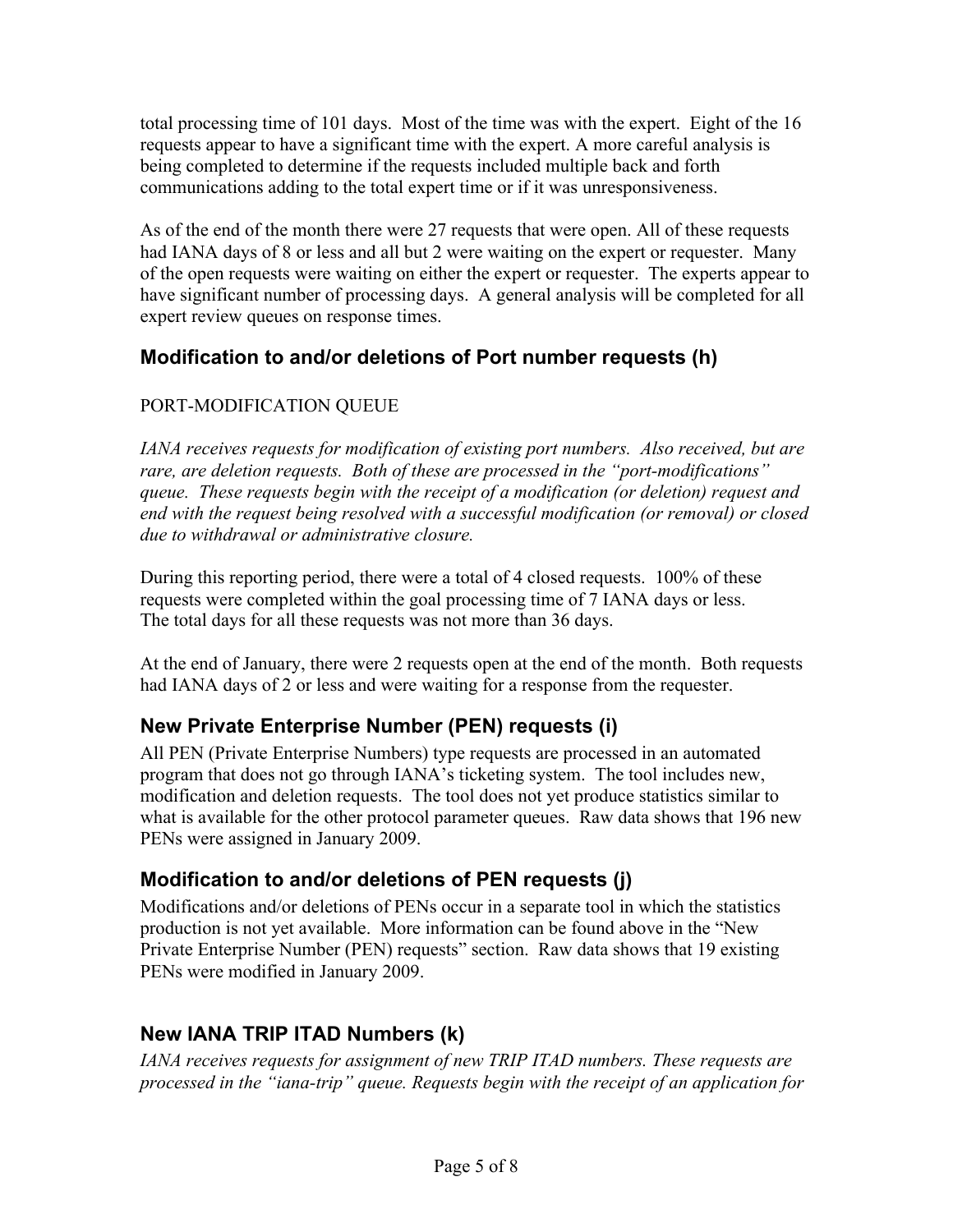*a TRIP ITAD number and end with the request being resolved with a successful registration, withdrawn by the requester, or administratively closed.*

#### IANA-TRIP QUEUE

There were a total of 14 IANA-TRIP requests closed in the month of January. 86% of the closed requests had an IANA time of 7 days or less. Two requests had processing times of 13 and 16 days mainly due to receiving these requests at the beginning of the holiday closure. As of the last day of January, there was 1 request that remained open and was being processed as normal.

#### **Requests relating to other IETF-created registries for which the request rate is more than five per month (l)**

*For those registries where there are more than 5 requests per month, IANA creates a separate queue for tracking those tickets.* 

#### IANA-MULTICAST QUEUE

There were 2 multicast request closed during the month of January. Both requests were processed within the IANA time of 14 days or less. As of the end of the month there were 2 open requests. Both were waiting on the requester and had no more than 5 IANA days as of the end of the month. A general analysis will be completed for all expert review queues on response times.

#### IANA-PROT-PARAM QUEUE

*Note: The IANA-PROT-PARAM queue is for all the miscellaneous requests that are not processed in a separate queue due to the lack of volume for any one type of request. These requests can be first-come first-served, expert review, IESG approval or another review method. In the SLA, processing goals are determined on the type of request. However, for this queue there is no separation of request type.*

There were 13 requests closed during the month of January. 80% of the requests were processed within the appropriate IANA time goals (see breakdown below). There were 6 requests with a high number of processing days. Long total processing times were attributed to long review times with experts and/or mailing lists as well as IANA trying to determine what the appropriate actions for the request are. Three requests were administratively closed (not included in the breakdown below) after determining that an assignment was not possible at this time and an RFC or equivalent has to be published.

| Request Type                     | Number of Requests | IANA goal time | Requests completed<br>within goal |
|----------------------------------|--------------------|----------------|-----------------------------------|
| <b>First Come First</b><br>Serve |                    | 7 days or less |                                   |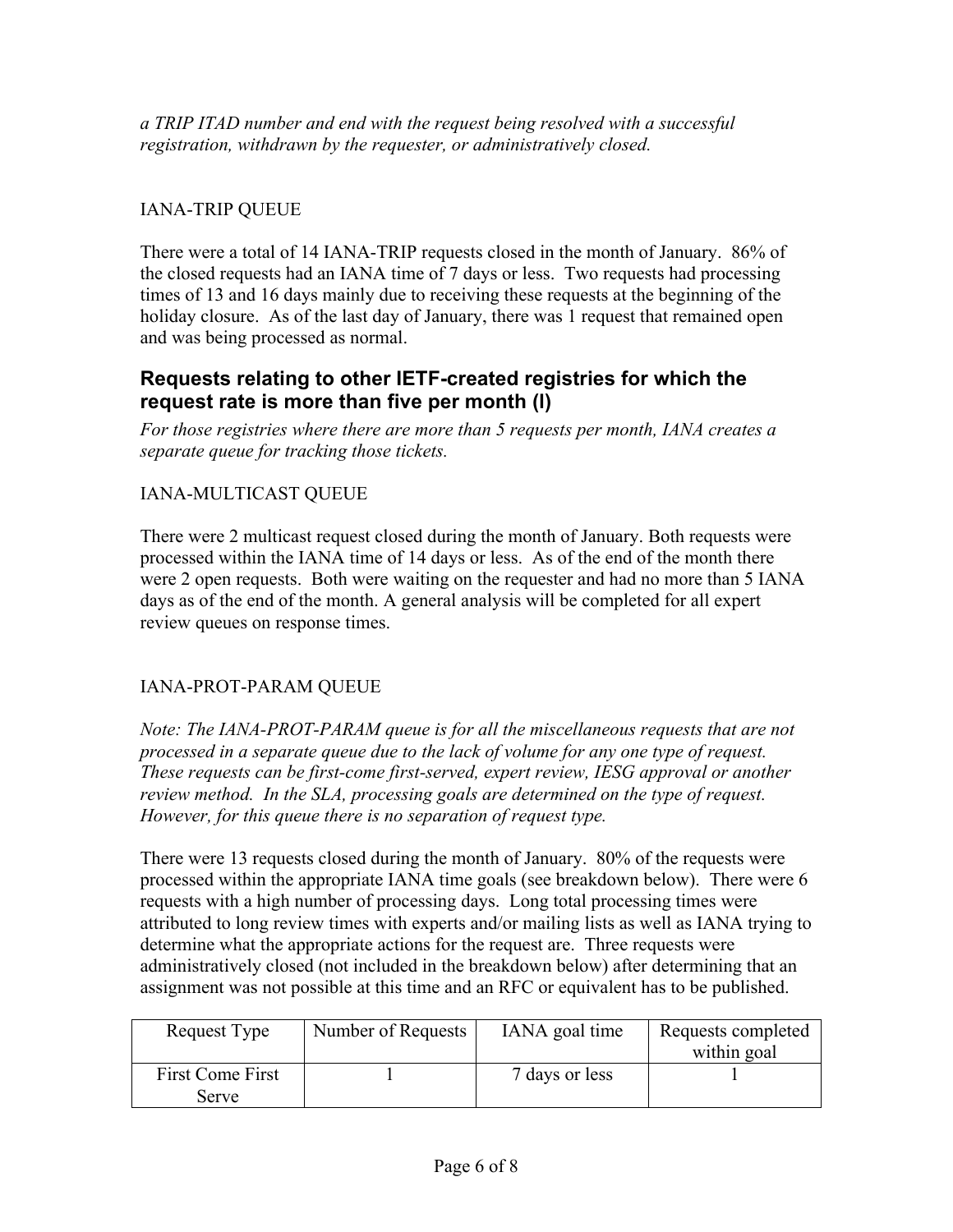| <b>Expert Review</b> | 14 days or less |  |
|----------------------|-----------------|--|
| (with and without    |                 |  |
| mailing list)        |                 |  |
| <b>IESG</b> Approval | 14 days or less |  |

There were 8 requests open as of the end of the month. Five of these requests were waiting on the expert or requester to respond. Two requests had IANA processing days of over 60 due to IANA delays carried over from the previous months.

# **Deliverables**

In accordance with the SLA, the IANA is reporting on the following deliverables due within one (1) month of implementation of the agreement for the reporting year 2009:

- 1) Provide publicly accessible, clear and accurate periodic statistics (continual)
- 2) Track and publicly report on a monthly basis (monthly report continual)
- 3) Single points of failure documentation to IETF-IANA Working Group (continual)

### *Provide publicly accessible, clear and accurate periodic statistics*

See "Statistics" section of this report and also http://www.iana.org/reporting-andstats/index.html.

# *Track and publicly report on a monthly basis (monthly report)*

The SLA describes 3 items IANA will provide monthly reports. These items are outlined below along with a description of actions taken for each.

a. Resource allocation statistics as described in SLA item 18

In item 18 of the SLA, there is a detailed list of statistics to be produced for the monthly report. The agreed upon partial statistics are found in the "Statistics" section of this report.

b. The utilization of all identified finite resources defined within ICANN/IANA registries

The IANA is undertaking a project to review all registries to identify those that are finite and additionally those that are in danger of being exhausted. As of the end of this reporting period, no registries have been identified as being in danger of exhaustion. IANA will continue to report findings in future monthly reports.

c. Efforts that have addressed single points of failure/expertise (see item 3 in the SLA)